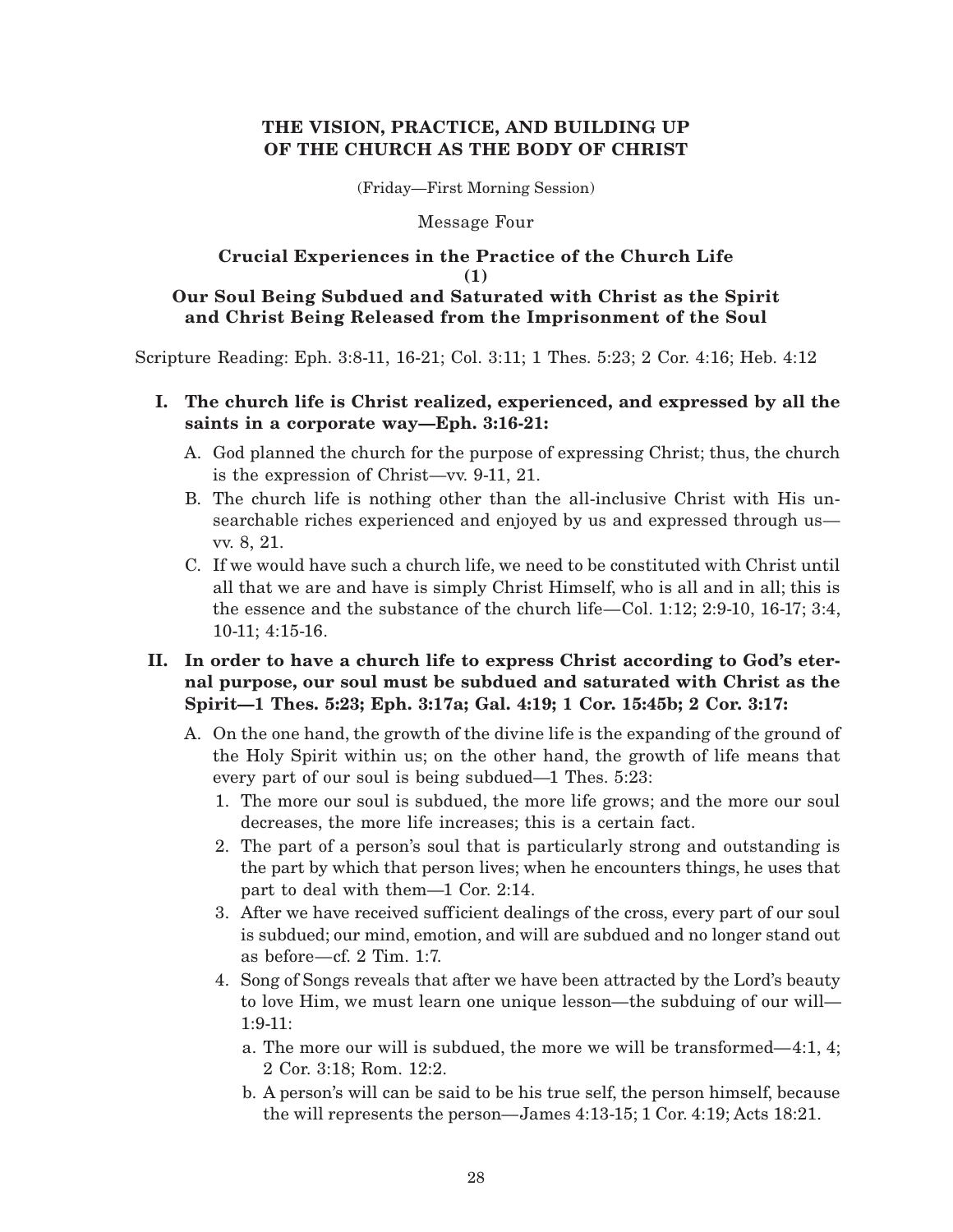- c. In addition to God giving us eternal life in Christ, the return of our will to God is the greatest work of salvation—Phil. 2:12-13.
- d. The most important and most complete union with God rests in the union of our will with God's will—Matt. 7:21; 12:50; Rom. 12:2; Col. 1:9; 4:12.
- B. For the church as the expression of God, we must allow Christ as the lifegiving Spirit to live in our inward parts and saturate them with Himself—Gal. 2:20; 4:19; Eph. 3:16-17a:
	- 1. We need to be constituted with the divine reality in our inward parts, that is, in the parts of our soul—Psa. 51:6:
		- a. The divine reality is the Triune God—the Father, the Son, and the Spirit becoming our constituent—John 14:6; 16:13; 1 John 5:6.
		- b. The Spirit of reality guides us into all the reality—what the Father has, what the Son has, and what the Spirit receives of the Son and of what the Father has—John 16:13.
		- c. As the Spirit of reality guides us into the divine reality by transmitting this reality into us, the divine reality—the processed and consummated Triune God—becomes the essence of our being—1 John 4:13-14; 5:6.
		- d. The divine reality should become our reality, life, and living, and this reality should be applied to our entire being in everything and in every way to become our reality in our daily walk—3 John 3; John 4:23-24.
	- 2. "The spirit of man is the lamp of Jehovah, / Searching all the innermost parts of the inner being"—Prov. 20:27:
		- a. Our spirit is God's lamp within us, and the light shining within our regenerated spirit is God Himself—John 3:6; 1 John 1:5.
		- b. When God's Spirit as the oil soaks (mingles with) our regenerated spirit as the "wick" (cf. Rom. 8:16) and "burns" together with our spirit (12:11), the divine light shines in our inward parts.
		- c. The Spirit wants to enlighten all our inward parts, shining on our thoughts, feelings, motives, and intentions.
		- d. If we are vessels open to the Lord, opening all the innermost parts of our being to Him, we will experience the shining of the divine light within us—2 Cor. 4:6-7.

# **III. In order to have the church life to express Christ according to God's eternal purpose, Christ needs to be released from the imprisonment of our soul through the breaking of the outer man for the release of the spirit— 1:9; 4:16; Heb. 4:12:**

- A. We have Christ in our spirit (1 Cor. 6:17; 2 Tim. 4:22), but there may be no room or ground for Him in our mind, emotion, and will:
	- 1. If this is our situation, our spirit is not a residence for Christ but a prison to Him; Christ is imprisoned by our soul.
	- 2. Christ is indwelling our spirit, but He may not be occupying all the inward parts of our soul; this is a very vital matter.
	- 3. Christ is in us as the hope of glory (Col. 1:27), but our soul is too strong, natural, earthly, and human; therefore, whether intentionally or unintentionally, we imprison Christ by our soul.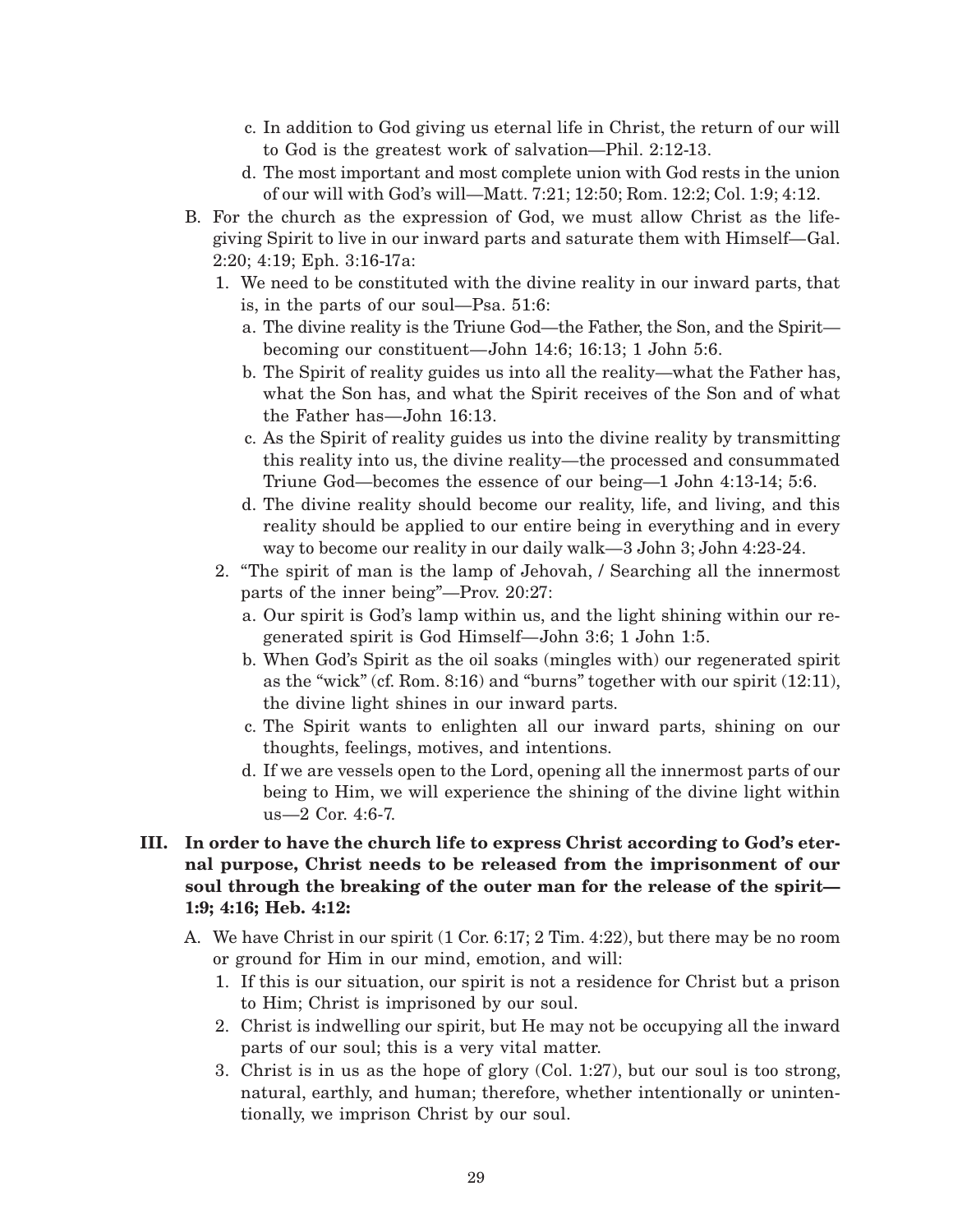- 4. The church life is Christ coming out of the saints for His corporate expression; however, if Christ remains imprisoned within us, we cannot have the church life—Eph. 3:16-17, 21.
- B. We all need to experience the breaking of the outer man for the release of the spirit so that Christ may be expressed in a corporate way—Heb. 4:12:
	- 1. Breaking removes what we originally have in our natural being, changing our original appearance and altering our original condition.
	- 2. The extent to which we are broken is the extent to which we can cooperate with God—Phil. 2:12-13.
	- 3. Whatever is broken by God will enter into death in order to pass through death; once it passes through death, it will enter into resurrection, and once it is resurrected, it can attain to God's goal—2 Cor. 1:8-9; Phil. 3:10-11.
	- 4. The more breaking we receive, the more our spirit will be released; in whatever matter we experience the breaking, our spirit will be released in that matter—2 Cor. 4:16; Heb. 4:12.
- C. When our soul is subdued and broken, Christ will be expressed; in this expression of Christ we are one, and we will have the church life as the corporate expression of Christ—Eph. 3:21; 4:3-6; John 17:22.

### **Excerpts from the Ministry:**

#### **DEALING WITH THE EMOTION, MIND, AND WILL**

To perfume or permeate any object without any life or personality is quite easy. A ball of cotton put into a bottle of red ink will soon be permeated with the red ink. This is simple. But suppose someone tries to put you as a living person into red ink. Surely you will fight against it. This is why the Lord has a hard time trying to permeate us with Himself. We have our own personality, our own will, and we do not want to lose them.

Therefore, we see in [Song of Songs] that the Lord first touched the emotions of the seeking one. "Let him kiss me with the kisses of his mouth! / …Draw me; we will run after you." The Lord touched her emotions, and she began to love Him, even though she was as strong as a mare. Then, as she came into the presence of the Lord and began to appreciate the Lord's sweetness and beauty, she was transformed by the renewing of her mind. Her perceptions and her concepts were changed. The Lord first touched her emotions; then He renewed her mind. But this is not all. She still had a strong will. Her emotions were touched, and her mind had been transformed, but her will was still strong. It took a much longer time for the Lord to deal with her will. But eventually, her will became the locks as a flock of goats feeding on Mount Gilead. This was the complete subduing of her will by the cross. Then, in resurrection, her will became as strong as the tower of David to be the arsenal for God.

It was by dealing with the emotion, the mind, and the will that the Lord was able to work Himself into His seeking one. If we take this merely as a teaching, it will mean nothing to us. By His mercy we must realize that the Lord is speaking to us today. We must begin to love Him with our emotions. Then we will seek Him,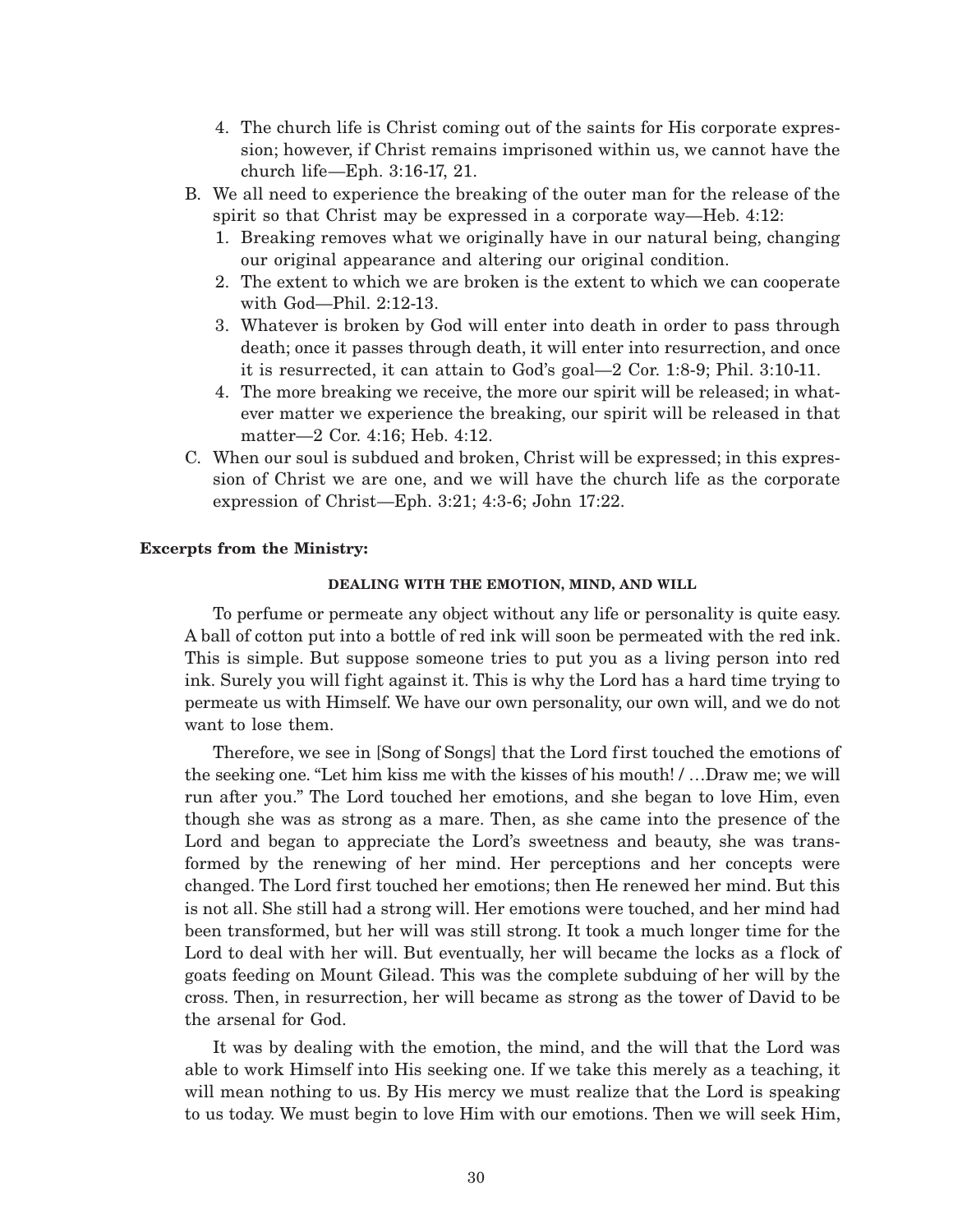find Him, and have sweet fellowship with Him. In the fellowship we will have the appreciation and the enjoyment of Him. Then something of the Lord will get into us to permeate us. This permeating work will transform us and subdue our will. Then we will be willing to let the Lord do whatever He wants. He will put us into the "red ink," and we will be permeated and perfumed. We will be saturated until we have lost our character, our personality, and our will in Him. Then we will really have Him as our person.

A mare has an exceedingly strong personality, but the palanquin does not have any personality of its own, though it does have a personality. Its personality is just the living person it carries. This is why the Lord Jesus wants to work Himself into us to such an extent.

After reading these things, we must not try to work them out ourselves. We should not attempt to change our mind or subdue our will. We simply cannot do it. There is only one way to change our mind: by appreciating the Lord. The more we appreciate Him, the more our concept will be changed. Formerly, the movies and all the worldly things seemed attractive to us. Though they have not changed, we simply are not attracted to them anymore. They have not changed, but we have changed. Our concepts have been changed by our appreciation of Jesus. The sweetness and beauty of Jesus have changed our insight. The more we appreciate Him, the more our mind will be changed.

From appreciating the Lord, we must go on to enjoy the Lord. The more we take Him in, the more He will be the permeating element within us. In Him is the myrrh, the frankincense, the clefts of the rock, and the covert of the precipice. All these elements are in His person, and they will be wrought into us until we are transformed and our stubborn will is subdued. The more we feed upon Him and take Him in, the more He will saturate us until our will is completely subdued. This is why the Lord appraised her hair as a flock of goats "that repose on Mount Gilead." Gilead is a place for feeding the flock. "Shepherd Your people… / The flock of Your inheritance, / …Let them feed in…Gilead / As in the days of old" (Micah 7:14). "I will bring Israel back to his habitation, / And he will feed on Carmel and Bashan, / And…in Gilead / His soul will be satisfied" (Jer. 50:19). There is no other way that our will can be subdued except by feeding on the Lord.

We must not try to subdue our will by ourselves. We must simply learn to feed upon Christ. We must pray-read His Word in a living way, and we must tell Him, "O Lord Jesus, I love You! I take Your very element into me. I feed upon You as the living Word." If we will do this, spontaneously the Lord will permeate our being and subdue our will. Our emotion will be touched, our mind transformed, and our will subdued. Then the Lord will have full freedom to saturate us with Himself. We will no longer be a mare but a palanquin and a crown. When anyone asks concerning us, the answer will be that we are simply Christ with the crown. We have been wrought into Jesus, and He has been wrought into us. We are fully one with Him for His move on the earth. (*Life and Building as Portrayed in the Song of Songs,* pp. 73-75)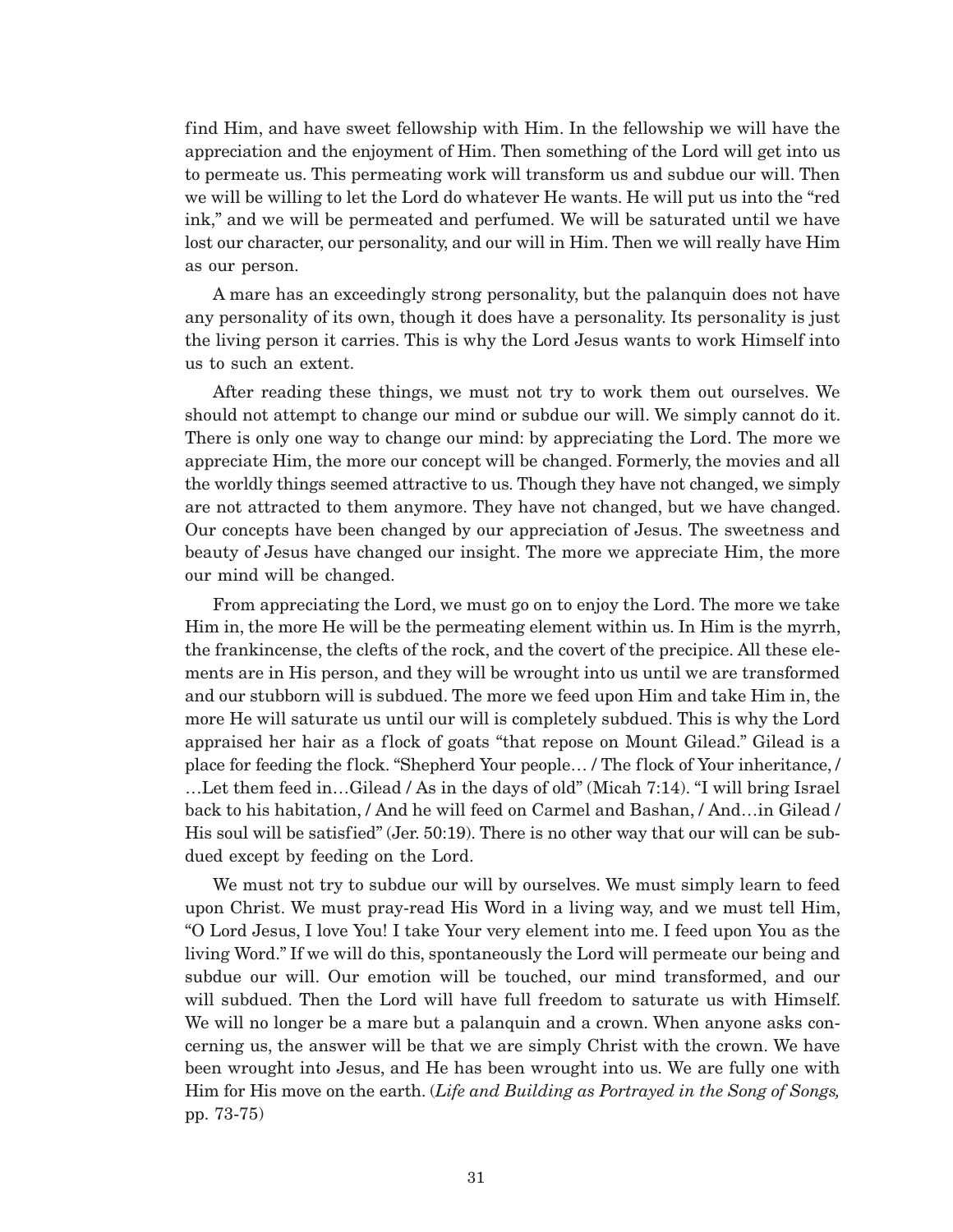#### **RELEASING CHRIST FROM THE IMPRISONMENT OF THE SOUL**

There is no doubt that we have Christ in our spirit, but there is much doubt as to whether Christ has any place in our soul. There may be no place, no room, and no ground for Christ in our mind, emotion, and will. If this is the case, our spirit is not a residence for Christ but a prison to Him. Christ is imprisoned by our soul. At the time we believed, we exercised our mind to repent. We turned our mind, which means that our mind was open. At the same time we also confessed our sins. Along with our believing there is always our confessing. In this way both our mind and our conscience were opened, so we received the Lord Jesus, and He came into us. After this, however, many believers close their mind and conscience. The Lord Jesus came into them, but they enclose Him within their spirit. To say it in another way, they imprison Him by their conscience, mind, emotion, stubborn will, and self. Christ is in our spirit, but He may be imprisoned. This is the reason why the apostle Paul, after revealing the vision of the Body in the first part of Ephesians, realized that we need our inner man, our spirit, to be strengthened that Christ may make His home in all the parts of the heart—the mind, the emotion, the will, and the conscience. This means that Christ will occupy all the inward parts of our human being and settle down in them.

In recent years both here and in the Far East, brothers and sisters have been speaking much about Christ as life and the building up of the church. However, my observation and impression cause me to be sorrowful. Unless the soul is broken and transformed, there is no possibility of having the real church life. This is the reason why even up to the end of his ministry Brother Nee still spoke on the breaking of the outer man for the release of the spirit. The outer man, the soulish man, needs to be broken so that the inner man, the spirit, can be released. People today appreciate Brother Nee's book *The Normal Christian Life,* but that is only the "ABCs." Those were the messages he gave more than twenty-five years ago. In the early years, the first years after I met him, he always stressed those matters. After this, however, he was placed into trials for a long time, and following the Second World War his messages almost always stressed the breaking of the outer man.

Before Brother Nee returned to the public ministry after the war, he had a number of times of fellowship with a few brothers. In those long talks he stressed only one thing. Whenever I or someone else raised a question, he always answered in one way—the outer man must be broken. All the problems come from the fact that the outer man, the soul, is not broken. The soul is too strong. The mind is too natural, the emotion is too worldly, and the will is too human.

Christ is indwelling our spirit, but He may not be occupying all the inward parts of our soul. This is a very vital matter.

Colossians 1:27 says, "Christ in you, the hope of glory." There is no doubt that Christ is in us, but our soul is too strong, natural, earthly, and human. Therefore, eventually, whether intentionally or unintentionally, we imprison Christ by our soul. It is the same with all of us. We all have Christ, but our Christ has been imprisoned within us. The church life is Christ realized, expressed, and experienced by all the saints in a corporate way. This Christ comes out of all the persons and mingles us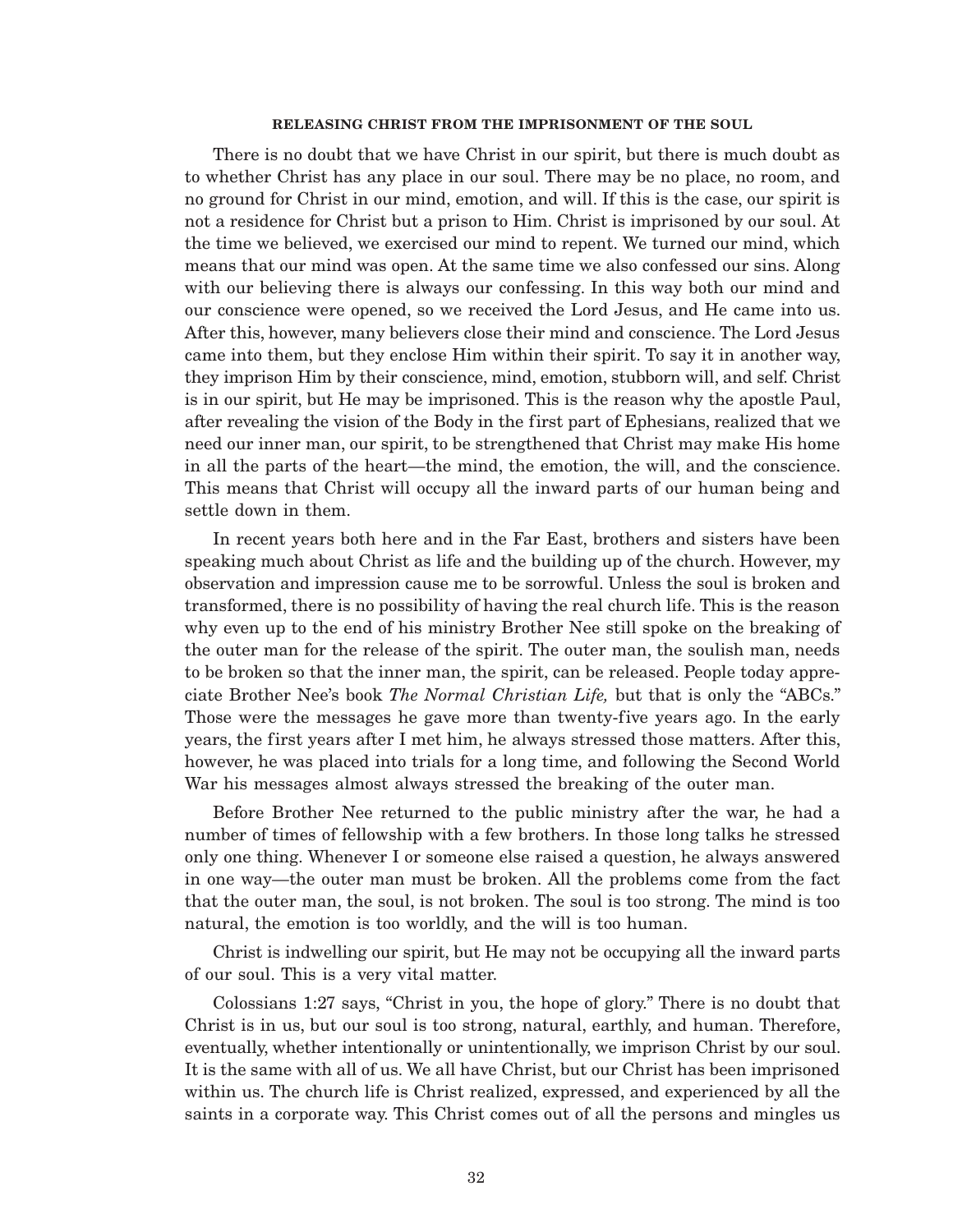together. However, if Christ is imprisoned by the soulish life in you, and He is imprisoned by the soulish life in me, how can we have the church life? Christ is within us, but He cannot be expressed, and He cannot be realized by us because of our soul. One person's soul is strong, and another person's soul is even stronger. One person exercises his mind, and another exercises his mind even more. Yes, we are brothers, and we are the members of the Body, but all these members are covered and concealed with a layer of soulish "wax." This soulish "wax" is very strong. We are too strong in our mind, in our emotion, and in our will. This is why we need to be strengthened into our inner man. Then Christ will fill us and spread from within to take over our heart. Then the soul will be subdued and broken, and all the parts of the soul will be renewed. Then Christ will be expressed, and it is by this Christ that we are one. (*The Vision, Practice, and Building Up of the Church as the Body of Christ,* pp. 75-78)

#### **HOW TO RECEIVE THE BREAKING**

Concerning our receiving of the breaking, there are three points or stages to our experience. First the Lord's enlightenment, second our receiving or our executing, and third the coordination of the circumstances. What does breaking mean? Suppose there is a glass that was whole originally but now has been smashed into pieces. This is to be broken. This should be clear to all of us. Consider yourself. Your natural life, your temperament, your disposition, and your flesh all are whole. However, now that you have been saved, Christ's life has entered into you. That life needs to be released from your spirit, yet it has been surrounded. By what is it surrounded? It is surrounded by your natural life, your flesh, your temperament, and your disposition. All that you have surrounds the life of Christ, preventing it from being released. Therefore, all that you have in you that is whole needs to be broken. Only when all these things are broken can Christ's life be released.

First, God will shine His light in you to show you that all that you have, including your natural life, your flesh, your temper, and your disposition, are enemies of the life of Christ and are frustrations and limitations to the life of Christ. God will also show you that all these things have already been crucified because they are things rejected by God, they are enemies of God, and they are frustrations to the life of Christ. After you have seen such a light, immediately the Holy Spirit in you will come and execute this light in all matters big and small in your daily life. Before you saw this light, you had no feeling or sense of condemnation when you lost your temper and acted in a fleshly way, but now after seeing the light, the Holy Spirit in you executes this light with you. When you act in your natural life and lose your temper, the Holy Spirit gives you the sense that this is your flesh, your natural life, your self, and your temper, all of which should be condemned because they were already put to death on the cross. Then by the power of the Holy Spirit you condemn these things, executing the crucifixion over them. At this time, crucifixion is not merely an objective truth on the cross but a subjective experience in you. This is the putting to death of the practices of the body mentioned in Romans 8:13. This is also the death that causes the putting to death of Jesus to operate in us, as referred to in 2 Corinthians 4:11-12.